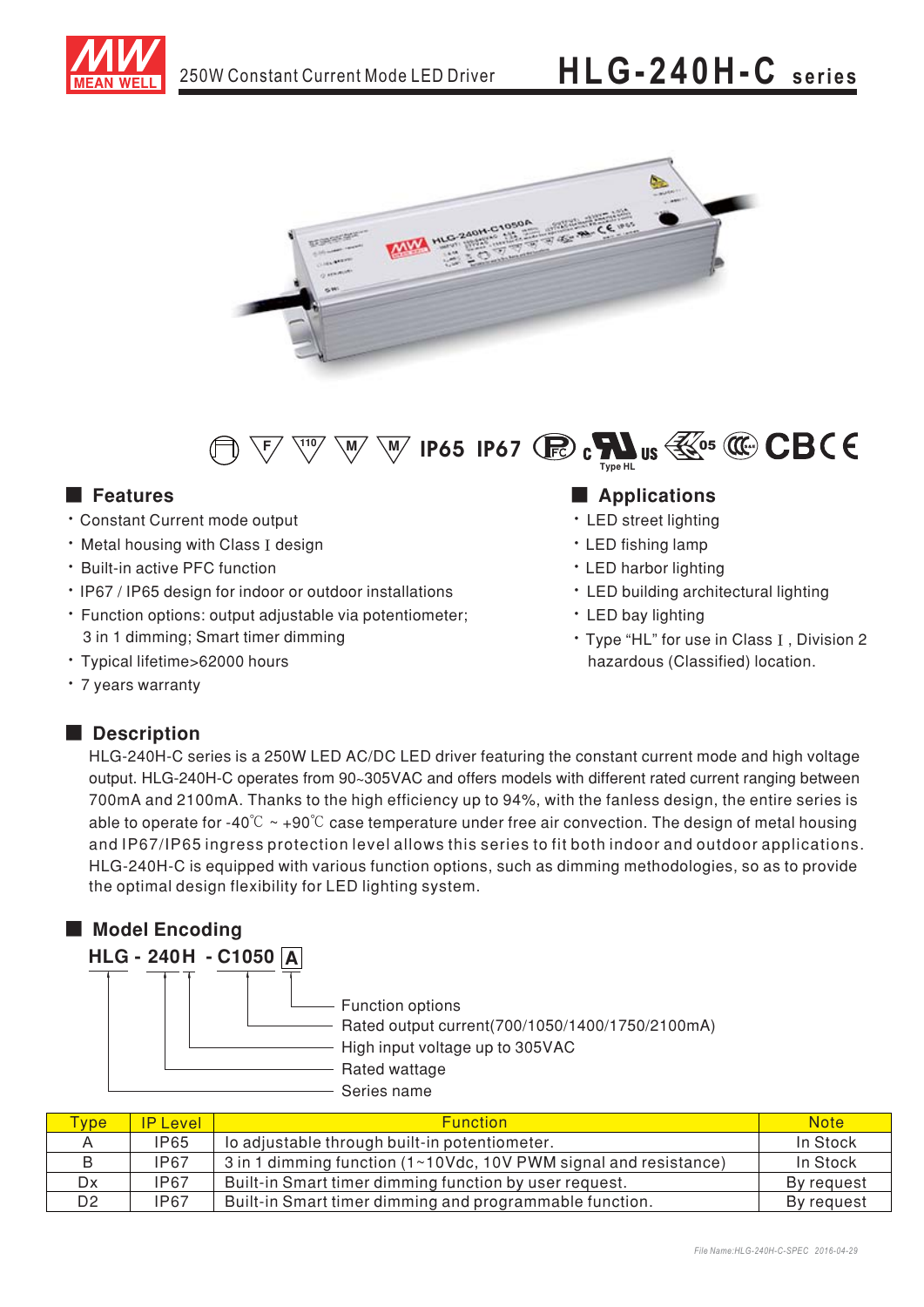

### **SPECIFICATION**

| <b>MODEL</b>                                                                                                                                    |                                                                                             | HLG-240H-C700                                                                                                                                                             | HLG-240H-C1050                | HLG-240H-C1400                                                                     | HLG-240H-C1750  | HLG-240H-C2100  |  |
|-------------------------------------------------------------------------------------------------------------------------------------------------|---------------------------------------------------------------------------------------------|---------------------------------------------------------------------------------------------------------------------------------------------------------------------------|-------------------------------|------------------------------------------------------------------------------------|-----------------|-----------------|--|
| <b>RATED CURRENT</b>                                                                                                                            |                                                                                             | 700mA                                                                                                                                                                     | 1050mA                        | 1400mA                                                                             | 1750mA          | 2100mA          |  |
|                                                                                                                                                 | <b>RATED POWER</b>                                                                          | 249.9W                                                                                                                                                                    | 249.9W                        | 250.6W                                                                             | 250.25W         | 249.9W          |  |
|                                                                                                                                                 | CONSTANT CURRENT REGION Note.2 178 ~ 357V                                                   |                                                                                                                                                                           | $119 - 238V$                  | $89 - 179V$                                                                        | $71 - 143V$     | $59 - 119V$     |  |
|                                                                                                                                                 | <b>OPEN CIRCUIT VOLTAGE (max.)</b> 360V                                                     |                                                                                                                                                                           | 241V                          | 182V                                                                               | 146V            | <b>122V</b>     |  |
| <b>OUTPUT</b>                                                                                                                                   |                                                                                             | Can be adjusted by internal potentiometer (A type only)                                                                                                                   |                               |                                                                                    |                 |                 |  |
|                                                                                                                                                 | <b>CURRENT ADJ. RANGE</b>                                                                   | $350 - 700$ mA                                                                                                                                                            | $525 - 1050mA$                | $700 - 1400mA$                                                                     | $875 - 1750$ mA | $1050 - 2100mA$ |  |
|                                                                                                                                                 | <b>CURRENT RIPPLE</b>                                                                       | 5.0% max. @rated current                                                                                                                                                  |                               |                                                                                    |                 |                 |  |
|                                                                                                                                                 | <b>CURRENT TOLERANCE</b>                                                                    | ±5%                                                                                                                                                                       |                               |                                                                                    |                 |                 |  |
| <b>SET UP TIME</b><br>Note.4   1000ms/115VAC, or 500ms/230VAC                                                                                   |                                                                                             |                                                                                                                                                                           |                               |                                                                                    |                 |                 |  |
|                                                                                                                                                 |                                                                                             | $90 \sim 305$ VAC<br>$127 - 431VDC$                                                                                                                                       |                               |                                                                                    |                 |                 |  |
|                                                                                                                                                 | <b>VOLTAGE RANGE</b><br>Note.3                                                              | (Please refer to "STATIC CHARACTERISTIC" section)                                                                                                                         |                               |                                                                                    |                 |                 |  |
|                                                                                                                                                 | <b>FREQUENCY RANGE</b>                                                                      | $47 \sim 63$ Hz                                                                                                                                                           |                               |                                                                                    |                 |                 |  |
|                                                                                                                                                 | <b>POWER FACTOR (Typ.)</b>                                                                  | PF ≥ 0.98/115VAC, PF ≥ 0.95/230VAC, PF ≥ 0.92/277VAC @full load                                                                                                           |                               |                                                                                    |                 |                 |  |
|                                                                                                                                                 |                                                                                             | (Please refer to "POWER FACTOR (PF) CHARACTERISTIC" section)                                                                                                              |                               |                                                                                    |                 |                 |  |
| <b>INPUT</b>                                                                                                                                    | TOTAL HARMONIC DISTORTION                                                                   | THD<20% (@ load≧50%/115VAC, 230VAC; @ load≧75%/277VAC)<br>(Please refer to "TOTAL HARMONIC DISTORTION (THD)" section)                                                     |                               |                                                                                    |                 |                 |  |
|                                                                                                                                                 | <b>EFFICIENCY (Typ.)</b>                                                                    | 93.5%                                                                                                                                                                     | 93.5%                         | 94%                                                                                | 94%             | 93.5%           |  |
|                                                                                                                                                 | AC CURRENT (Typ.)                                                                           | 2.5A/115VAC                                                                                                                                                               | 1.1A/277VAC<br>1.3A/230VAC    |                                                                                    |                 |                 |  |
|                                                                                                                                                 | <b>INRUSH CURRENT(Typ.)</b>                                                                 | COLD START 75A(twidth=700µs measured at 50% Ipeak) at 230VAC; Per NEMA 410                                                                                                |                               |                                                                                    |                 |                 |  |
|                                                                                                                                                 | MAX. No. of PSUs on 16A<br><b>CIRCUIT BREAKER</b>                                           | 2 units (circuit breaker of type B) / 3 units (circuit breaker of type C) at 230VAC                                                                                       |                               |                                                                                    |                 |                 |  |
|                                                                                                                                                 | <b>LEAKAGE CURRENT</b>                                                                      | <0.75mA/277VAC                                                                                                                                                            |                               |                                                                                    |                 |                 |  |
|                                                                                                                                                 | <b>SHORT CIRCUIT</b>                                                                        |                                                                                                                                                                           |                               | Constant current limiting, recovers automatically after fault condition is removed |                 |                 |  |
|                                                                                                                                                 |                                                                                             | $375 - 410V$                                                                                                                                                              | $250 - 275V$                  | $188 - 206V$                                                                       | $150 - 165V$    | $125 - 137V$    |  |
| <b>PROTECTION</b>                                                                                                                               | <b>OVER VOLTAGE</b>                                                                         | Shut down and latch off o/p voltage, re-power on to recover                                                                                                               |                               |                                                                                    |                 |                 |  |
|                                                                                                                                                 | <b>OVER TEMPERATURE</b>                                                                     | Shut down o/p voltage, recovers automatically after temperature goes down                                                                                                 |                               |                                                                                    |                 |                 |  |
| <b>WORKING TEMP.</b>                                                                                                                            |                                                                                             | Tcase=-40 $\sim$ +90°C (Refer to "Derating Curve")                                                                                                                        |                               |                                                                                    |                 |                 |  |
|                                                                                                                                                 | <b>MAX. CASE TEMP.</b>                                                                      | Tcase=+90 $°C$                                                                                                                                                            |                               |                                                                                    |                 |                 |  |
|                                                                                                                                                 | <b>WORKING HUMIDITY</b>                                                                     | $20 \sim 95\%$ RH non-condensing                                                                                                                                          |                               |                                                                                    |                 |                 |  |
| <b>ENVIRONMENT</b>                                                                                                                              | <b>STORAGE TEMP., HUMIDITY</b>                                                              | $-40 \sim +80^{\circ}$ C, 10 ~ 95% RH                                                                                                                                     |                               |                                                                                    |                 |                 |  |
|                                                                                                                                                 | <b>TEMP. COEFFICIENT</b>                                                                    | $\pm$ 0.03%/°C (0 ~ 50°C)                                                                                                                                                 |                               |                                                                                    |                 |                 |  |
|                                                                                                                                                 | VIBRATION                                                                                   | 10 $\sim$ 500Hz, 5G 12min./1 cycle, period for 72min. each along X, Y, Z axes                                                                                             |                               |                                                                                    |                 |                 |  |
|                                                                                                                                                 | <b>SAFETY STANDARDS</b>                                                                     | Note.7 UL8750(type"HL"), CSA C22.2 No. 250.13-12; ENEC EN61347-1, EN61347-2-13, EN62384 independent; IP65 or IP67 approved                                                |                               |                                                                                    |                 |                 |  |
| <b>WITHSTAND VOLTAGE</b>                                                                                                                        |                                                                                             | I/P-O/P:3.75KVAC I/P-FG:2KVAC O/P-FG:1.5KVAC                                                                                                                              |                               |                                                                                    |                 |                 |  |
| <b>SAFETY &amp;</b>                                                                                                                             | <b>ISOLATION RESISTANCE</b>                                                                 | I/P-O/P, I/P-FG, O/P-FG:100M Ohms / 500VDC / 25 °C / 70% RH                                                                                                               |                               |                                                                                    |                 |                 |  |
| <b>EMC</b>                                                                                                                                      | <b>EMC EMISSION</b><br>Note.7                                                               | Compliance to EN55015, EN61000-3-2 Class C (@ load $\geq$ 50%); EN61000-3-3                                                                                               |                               |                                                                                    |                 |                 |  |
|                                                                                                                                                 | <b>EMC IMMUNITY</b>                                                                         | Compliance to EN61000-4-2,3,4,5,6,8,11, EN61547, light industry level (surge immunity Line-Earth 4KV, Line-Line 2KV)                                                      |                               |                                                                                    |                 |                 |  |
|                                                                                                                                                 | <b>MTBF</b>                                                                                 | 180K hrs min.                                                                                                                                                             | MIL-HDBK-217F $(25^{\circ}C)$ |                                                                                    |                 |                 |  |
| <b>OTHERS</b>                                                                                                                                   | <b>DIMENSION</b>                                                                            | 244.2*68*38.8mm (L*W*H)                                                                                                                                                   |                               |                                                                                    |                 |                 |  |
|                                                                                                                                                 | <b>PACKING</b>                                                                              | 1.3Kg; 12pcs/16.6Kg/0.84CUFT                                                                                                                                              |                               |                                                                                    |                 |                 |  |
| 1. All parameters NOT specially mentioned are measured at 230VAC input, rated current and $25^{\circ}$ C of ambient temperature.<br><b>NOTE</b> |                                                                                             |                                                                                                                                                                           |                               |                                                                                    |                 |                 |  |
|                                                                                                                                                 |                                                                                             | 2. Please refer to "DRIVING METHODS OF LED MODULE".<br>3. De-rating may be needed under low input voltages. Please refer to "STATIC CHARACTERISTIC" sections for details. |                               |                                                                                    |                 |                 |  |
|                                                                                                                                                 |                                                                                             | 4. Length of set up time is measured at first cold start. Turning ON/OFF the driver may lead to increase of the set up time.                                              |                               |                                                                                    |                 |                 |  |
|                                                                                                                                                 |                                                                                             | 5. The driver is considered as a component that will be operated in combination with final equipment. Since EMC performance will be affected by the                       |                               |                                                                                    |                 |                 |  |
|                                                                                                                                                 |                                                                                             | complete installation, the final equipment manufacturers must re-qualify EMC Directive on the complete installation again.                                                |                               |                                                                                    |                 |                 |  |
|                                                                                                                                                 | connected to the mains.                                                                     | 6. To fulfill requirements of the latest ErP regulation for lighting fixtures, this LED driver can only be used behind a switch without permanently                       |                               |                                                                                    |                 |                 |  |
|                                                                                                                                                 |                                                                                             | 7. The model certified for CCC(GB19510.14, GB19510.1, GB17743 and GB17625.1) is an optional model . Please contact MEAN WELL for details.                                 |                               |                                                                                    |                 |                 |  |
|                                                                                                                                                 |                                                                                             | 8. This series meets the typical life expectancy of >62,000 hours of operation when Tcase, particularly (tc) point (or TMP, per DLC), is about 75℃ or less.               |                               |                                                                                    |                 |                 |  |
|                                                                                                                                                 | 9. Please refer to the warranty statement on MEAN WELL's website at http://www.meanwell.com |                                                                                                                                                                           |                               |                                                                                    |                 |                 |  |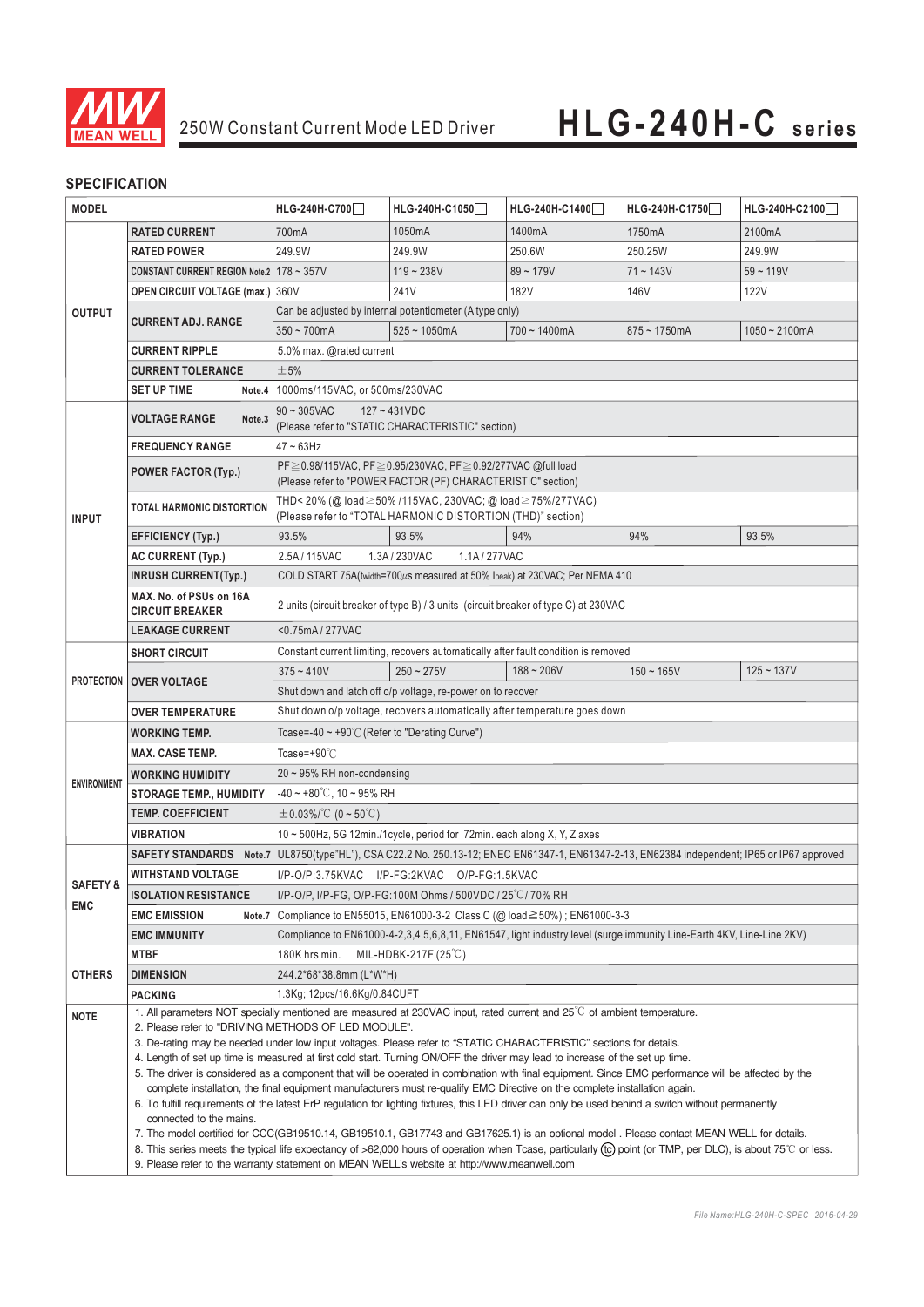

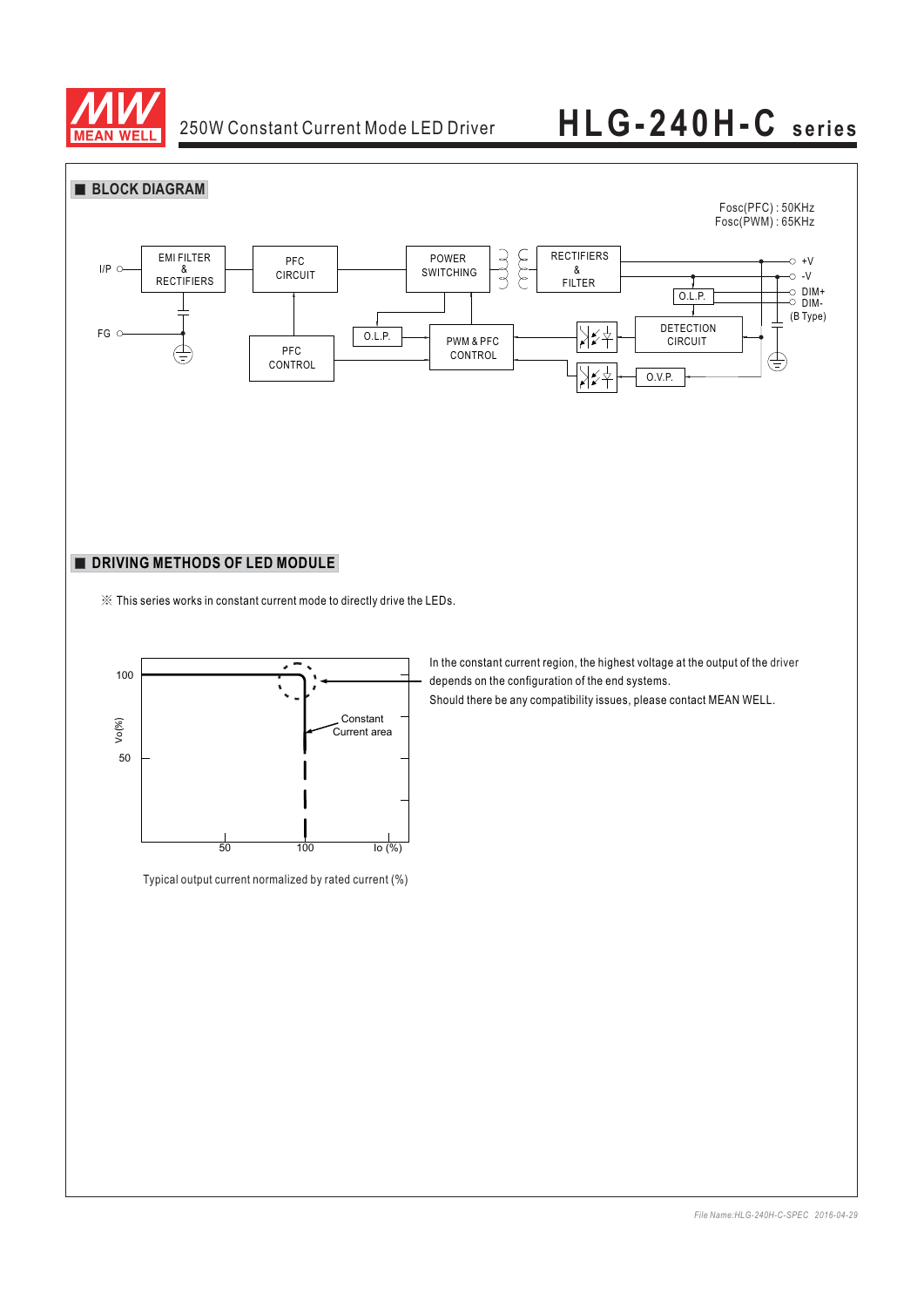



*File Name:HLG-240H-C-SPEC 2016-04-29*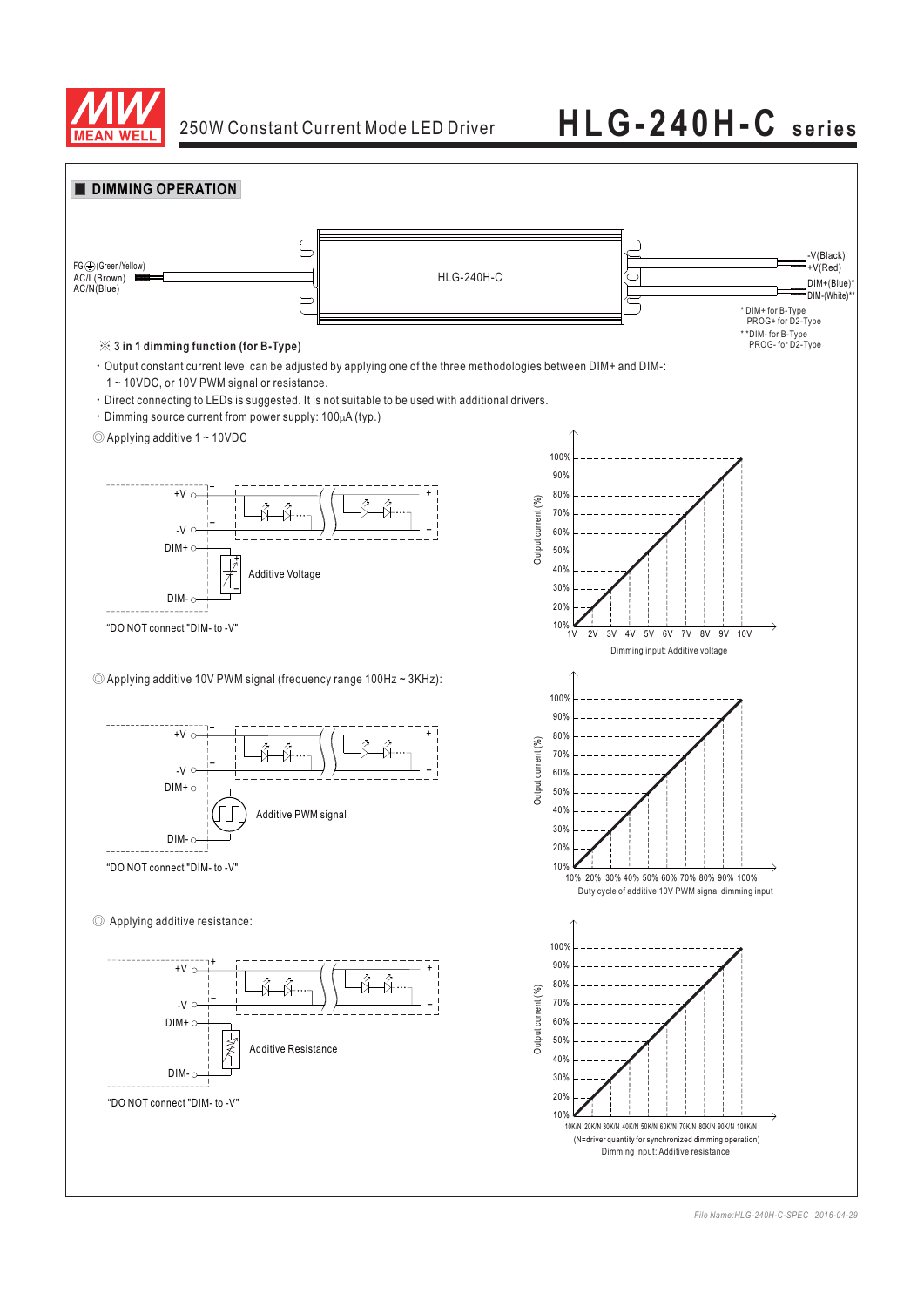

Note: In the case of turning the lighting fixture down to 0% brightness, please refer to the configuration as follow, or please contact MEAN WELL for other options.



Using a switch and relay can turn ON/OFF the lighting fixture.

#### ※ **Smart timer dimming function (for Dxx-Type by User definition)**

MEAN WELL Smart timer dimming primarily provides the adaptive proportion dimming profile for the output constant current level to perform up to 14 consecutive hours. 3 dimming profiles hereunder are defined accounting for the most frequently seen applications. If other options may be needed, please contact MEAN WELL for details.

 $Ex:  $\textcircled{D}$  D01-Type: the profile recommended for residential lighting$ 



Set up for D01-Type in Smart timer dimming software program:

|         | Τ1    | T2    | T <sub>3</sub> | T4  |
|---------|-------|-------|----------------|-----|
| TIME**  | 06:00 | 07:00 | 11:00          | --- |
| LEVEL** | 100%  | 70%   | 50%            | 70% |

\*\*: TIME matches Operating Time in the diagram whereas LEVEL matches Dimming Level.

- Example: If a residential lighting application adopts D01-Type, when turning on the power supply at 6:00pm, for instance:
- [1] The power supply will switch to the constant current level at 100% starting from 6:00pm.
- [2] The power supply will switch to the constant current level at 70% in turn, starting from 0:00am, which is 06:00 after the power supply turns on.
- [3] The power supply will switch to the constant current level at 50% in turn, starting from 1:00am, which is 07:00 after the power supply turns on.
- [4] The power supply will switch to the constant current level at 70% in turn, starting from 5:00am, which is 11:00 after the power supply turns on. The constant current level remains till 8:00am, which is 14:00 after the power supply turns on.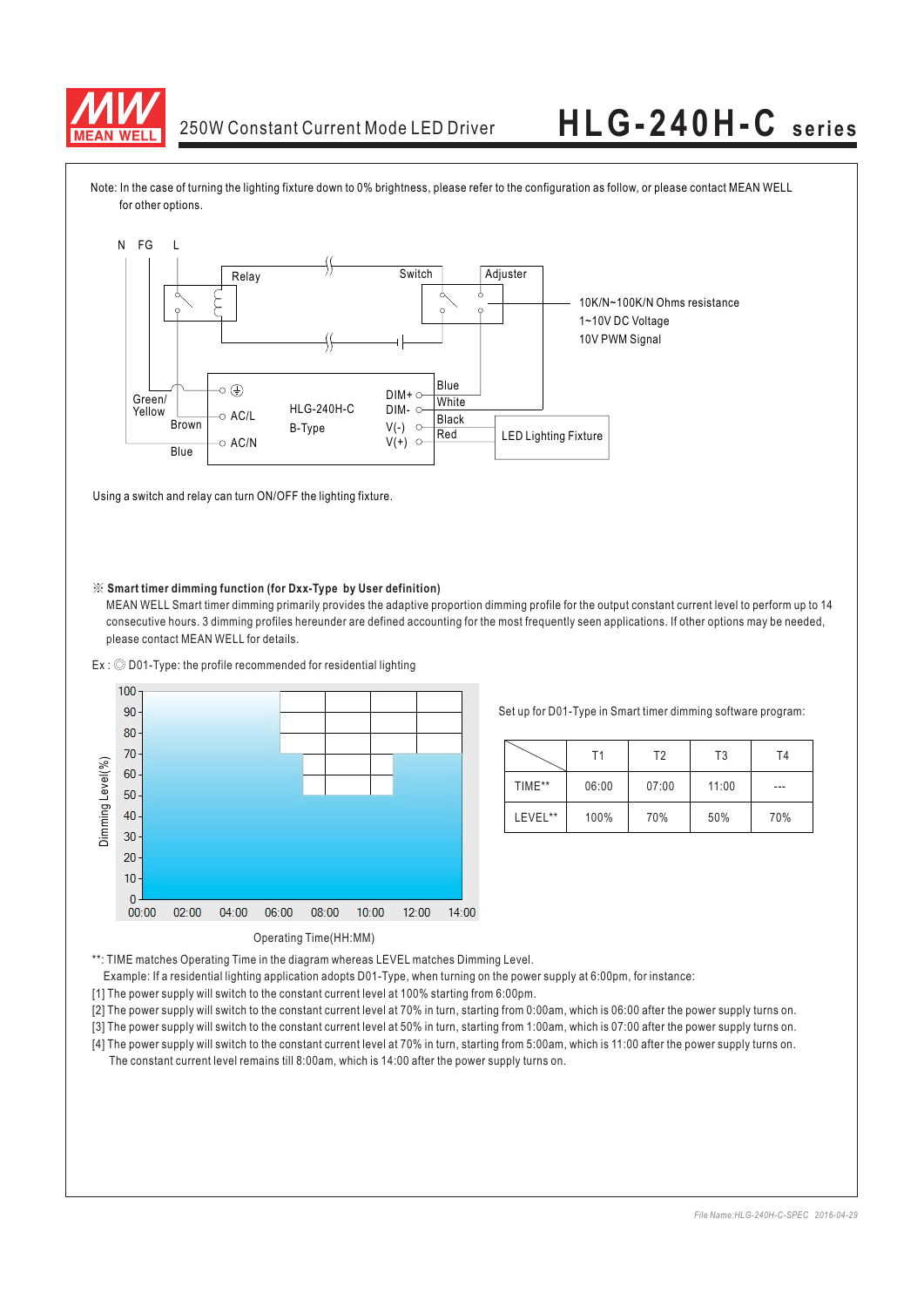



Set up for D02-Type in Smart timer dimming software program:

|         | Τ1    | Т2    | T <sub>3</sub> | T4    | T <sub>5</sub> |
|---------|-------|-------|----------------|-------|----------------|
| TIME**  | 01:00 | 03:00 | 8:00           | 11:00 | $---$          |
| LEVEL** | 50%   | 80%   | 100%           | 60%   | 80%            |

#### Operating Time(HH:MM)

\*\*: TIME matches Operating Time in the diagram whereas LEVEL matches Dimming Level.

Example: If a street lighting application adopts D02-Type, when turning on the power supply at 5:00pm, for instance:

[1] The power supply will switch to the constant current level at 50% starting from 5:00pm.

[2] The power supply will switch to the constant current level at 80% in turn, starting from 6:00pm, which is 01:00 after the power supply turns on.

[3] The power supply will switch to the constant current level at 100% in turn, starting from 8:00pm, which is 03:00 after the power supply turns on. [4] The power supply will switch to the constant current level at 60% in turn, starting from 1:00am, which is 08:00 after the power supply turns on.

[5] The power supply will switch to the constant current level at 80% in turn, starting from 4:00am, which is 11:00 after the power supply turns on. The constant current level remains till 6:30am, which is 14:00 after the power supply turns on.

 $Ex:  $\textcircled{D}$  D03-Type: the profile recommended for tunnel lighting$ 



Set up for D03-Type in Smart timer dimming software program:

|         | T1    | T <sub>2</sub> | T <sub>3</sub> |
|---------|-------|----------------|----------------|
| TIME**  | 01:30 | 11:00          |                |
| LEVEL** | 70%   | 100%           | 70%            |

\*\*: TIME matches Operating Time in the diagram whereas LEVEL matches Dimming Level.

Example: If a tunnel lighting application adopts D03-Type, when turning on the power supply at 4:30pm, for instance:

[1] The power supply will switch to the constant current level at 70% starting from 4:30pm.

[2] The power supply will switch to the constant current level at 100% in turn, starting from 6:00pm, which is 01:30 after the power supply turns on.

[3] The power supply will switch to the constant current level at 70% in turn, starting from 5:00am, which is 11:00 after the power supply turns on.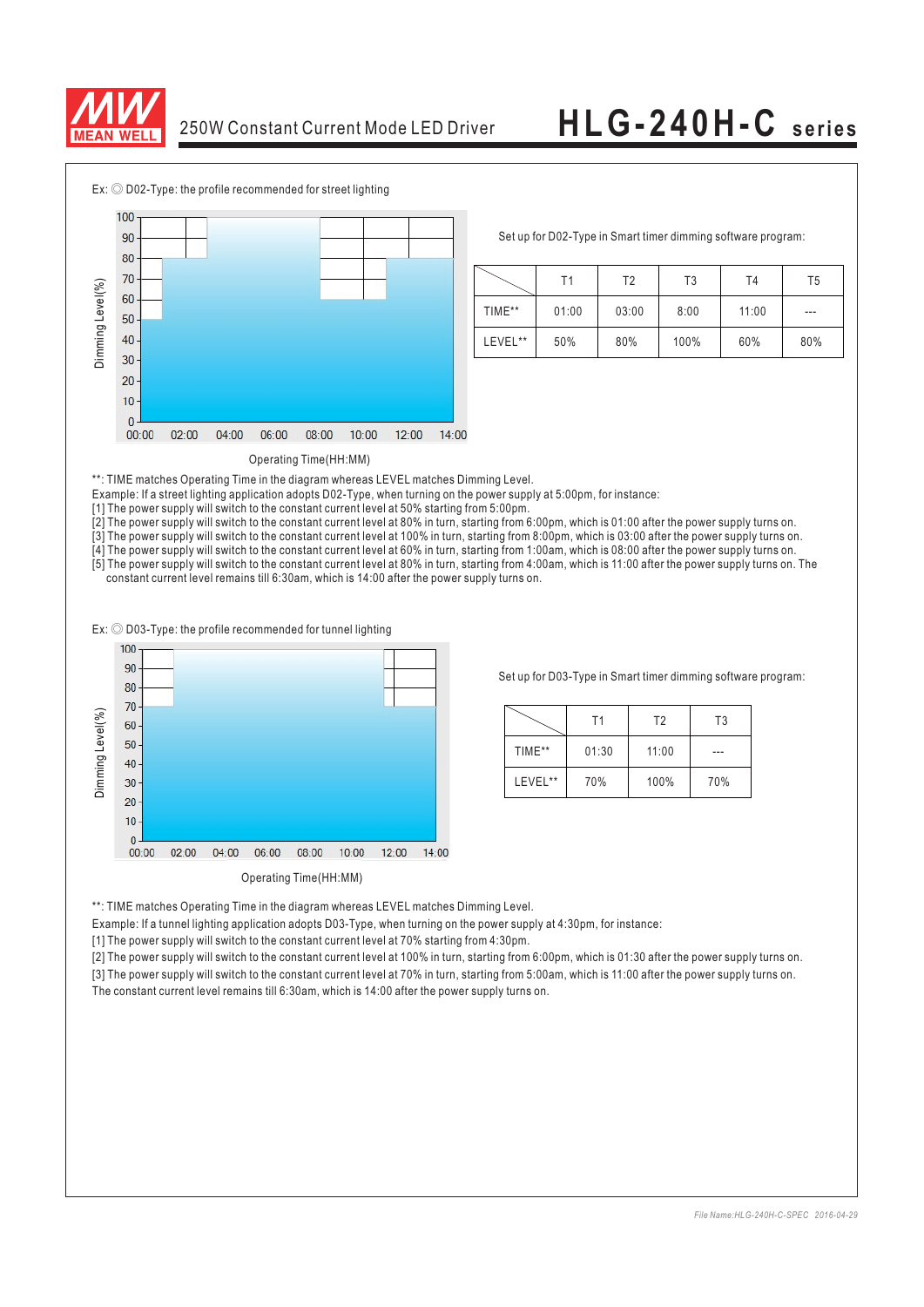

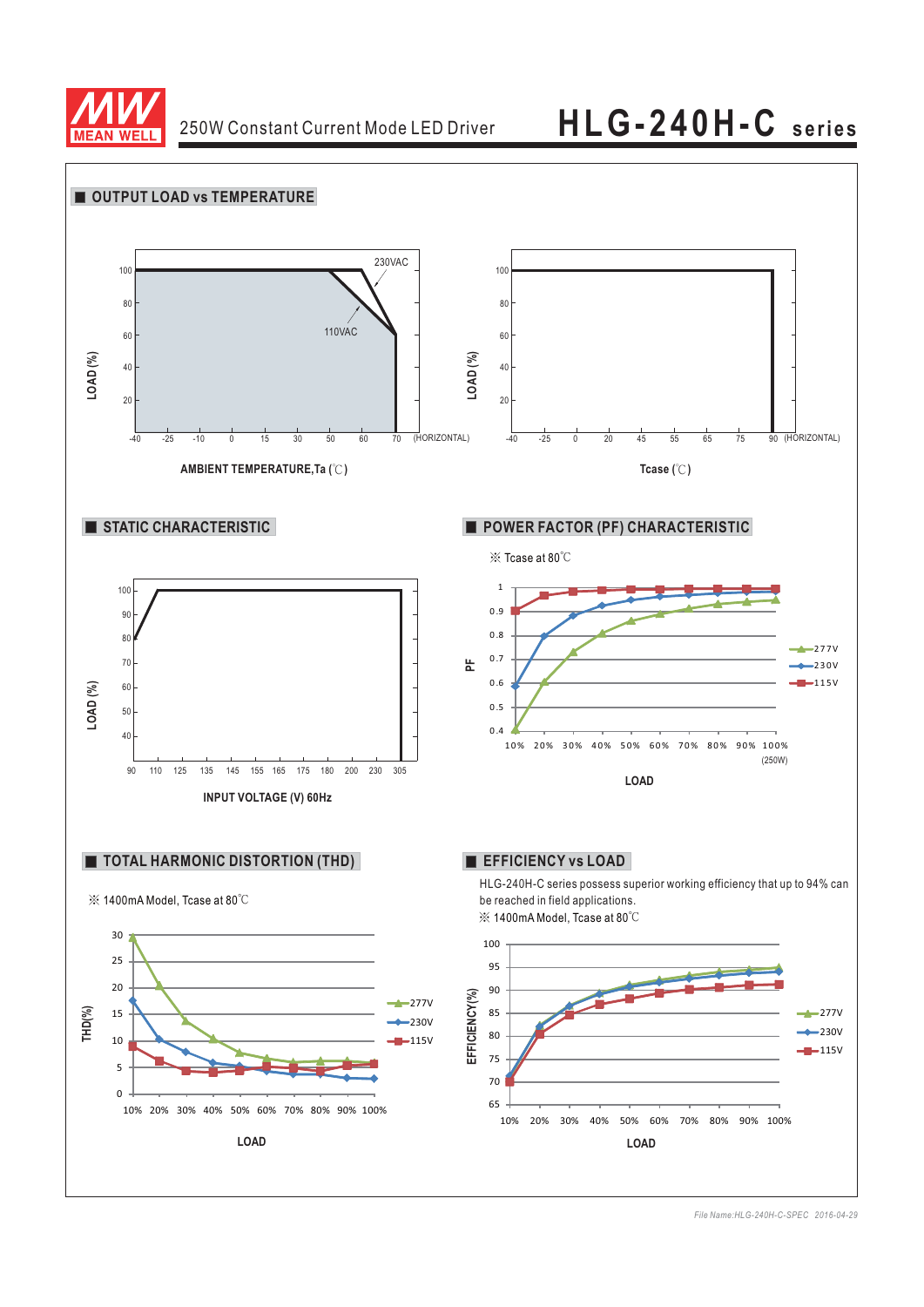

# **LIFE TIME**



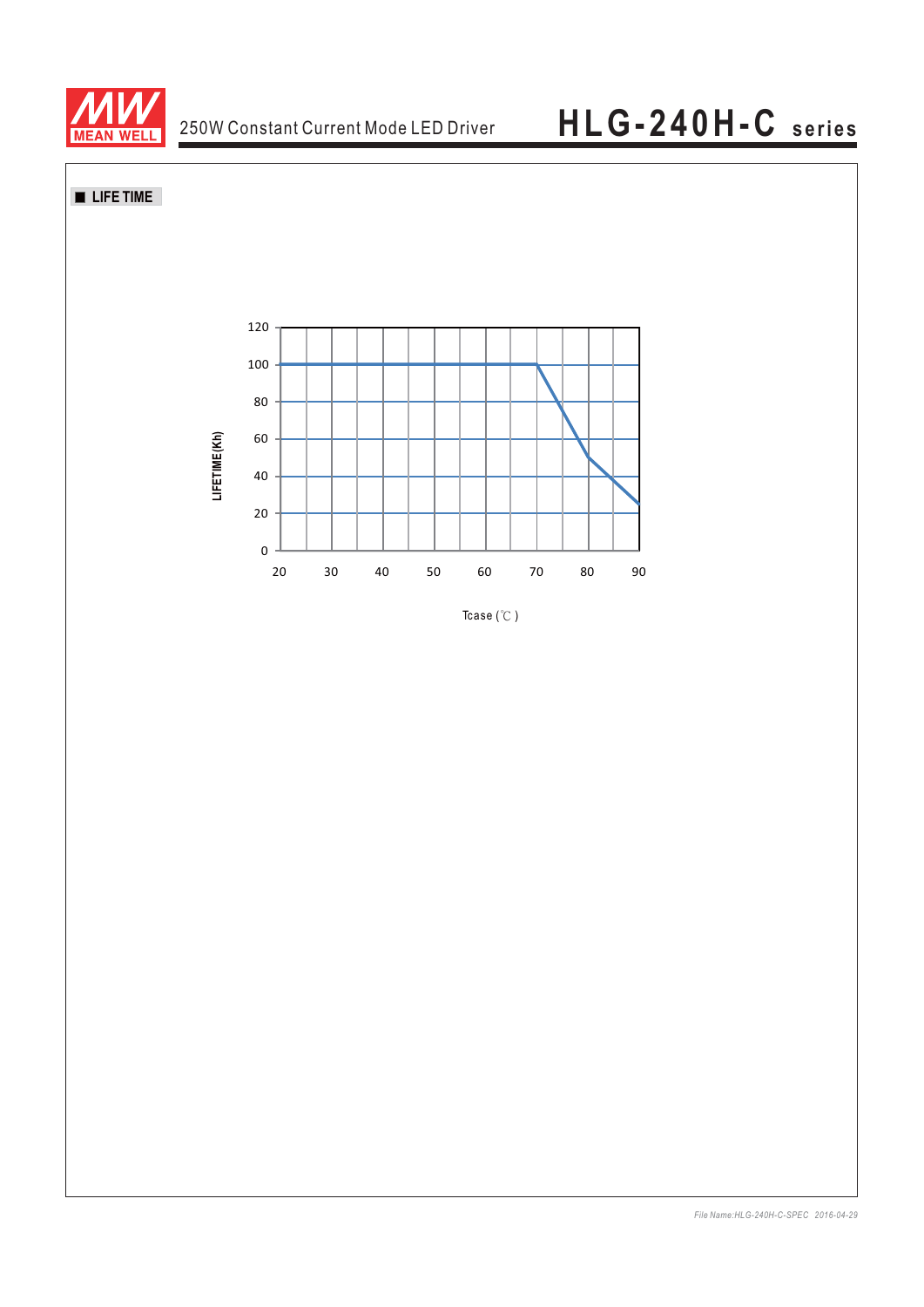